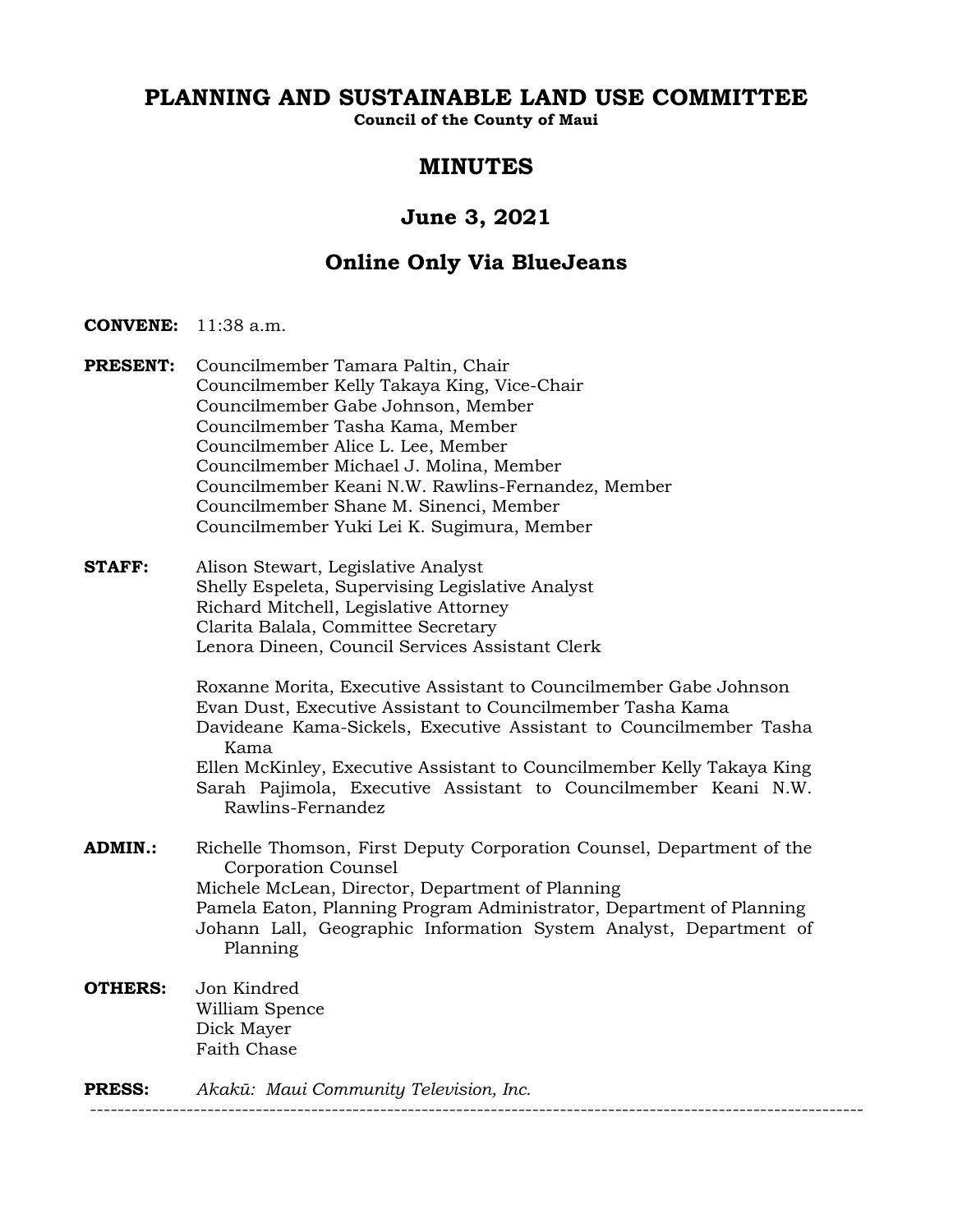#### **June 3, 2021**

#### **PSLU-1 WEST MAUI COMMUNITY PLAN** (CC 21-70)

- CHAIR PALTIN: . . .*(gavel)*. . . Will the Planning and Sustainable Land Use second committee meeting of June 3, 2021 come to order. The time is 11:39, and we're just a couple hours behind schedule. My apologies to the public. You know, doing the peoples' work and all. If everyone can please silence their cell phones and any noise-making devices. My name is Tamara Paltin, and I'll be the Chair of your Planning and Sustainable Land Use Committee meeting. With us today, we have Member Gabe Johnson, talofa falava [*sic*], from Lāna'i.
- COUNCILMEMBER JOHNSON: Good morning...yeah, good morning Chair. I totally spaced on the talofa halala [*sic*]. I'm killing it. I wrote it down.
- CHAIR PALTIN: Talofa lava, my friend. Talofa lava.
- COUNCILMEMBER JOHNSON: Talofa lalalavav [*sic*]. Thank you.
- CHAIR PALTIN: Sure thing. And we also have Committee Vice-Chair Kelly King I saw just join the call.

VICE-CHAIR KING: I'm here.

CHAIR PALTIN: Talofa lava.

VICE-CHAIR KING: Yep. Talofa lava.

CHAIR PALTIN: Member Kama, talofa lava to you.

COUNCILMEMBER KAMA: Talofa lava back at you, Chair.

CHAIR PALTIN: Thank you so much. Chair Lee, talofa lava this mid-morning.

COUNCILMEMBER LEE: Talofa lava in the neighborhood, Member Kama.

CHAIR PALTIN: Member Mike Molina, I'm trying not to forget you this time. Talofa lava.

COUNCILMEMBER MOLINA: No worries, Madam Chair. Aloha and talofa lava to you. Aloha.

CHAIR PALTIN: Aloha. Okay, Member Rawlins-Fernandez, talofa lava.

COUNCILMEMBER RAWLINS-FERNANDEZ: Aloha awakea, Chair, mai Molokaʻi nui a Hina, and talofa lava kākou.

CHAIR PALTIN: Talofa lava. And we got Member Sinenci, talofa lava.

COUNCILMEMBER SINENCI: Talofa lava, Chair, and awakea no kākou.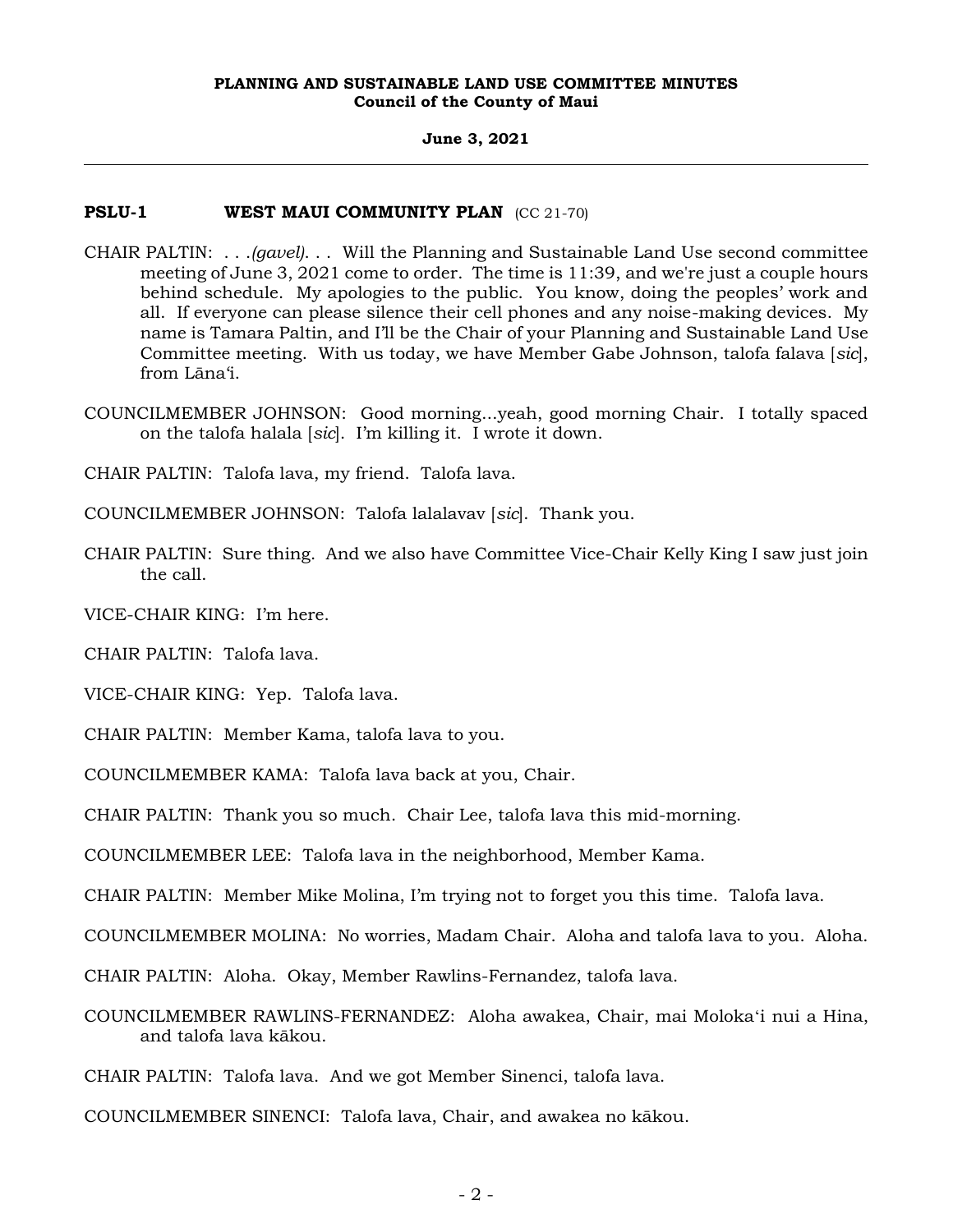**June 3, 2021**

CHAIR PALTIN: Aloha. And last, but not least, Member Sugimura. Talofa lava.

COUNCILMEMBER SUGIMURA: Talofa lava. Aloha, everybody. Good morning.

CHAIR PALTIN: Aloha. Okay. And with us from Corporation Counsel, I believe we have Richelle Thomson sitting in for Deputy Corp. Counsel Michael Hopper. From the Administration, Department of Planning, we have Michele McLean, the Director, and Planning Program Administrator Pam Eaton. For Committee Staff today, we have Committee Secretary; Lei Dineen, Assistant Clerk; Legislative Attorney Richard Mitchell; and Legislative Analyst Alison Stewart. Today's agenda, we have one item, PSLU-1, West Maui Community Plan. Members, today my intent is to focus on our review of Section 3, including maps and designations we went over during the last meeting. But you know, first we need to take public testimony. And I just wanted to just go over, I know I've been getting a lot of texts and phone calls about how we're going to begin the review, and I don't expect us to get into any part of it today, because we most likely will not finish oral public testimony. So I just wanted to try and get a head start on it. I thought we would have two hours, but we might have something more like 15 minutes. But the plan, in general, is to start on Section 3, Growth Framework, once we conclude public testimony. And I was going to go straight into maps, because I didn't want to hold anyone back from that any much longer. It seemed like, you know, from day one, everyone wanted to talk about maps, and I put the brakes on that. We talked about the intro, the policies, the implementing actions. So I don't want to hold folks up from discussing maps anymore. The general way that we were...I had planned to go through this, was start at Subarea 4, 3, 2, 1, move our way north, and go one subarea at a time. Then go into the wording of it, because if we change things on the maps, then the wording is going to change. So we wouldn't start with the wording for Section 3. We're going to go straight into Subarea 4, and then follow on into Section 5 and Appendices. We may choose to...to move things from the Appendix to Section 3, and like that, but any questions on that general process instruction for starting, I believe June 14th? No questions? Awesome. Okay. And I just wanted to give a little bit direction to, like, a precursor. The Community Plan designations are recommendations from the Planning Department that have been vetted through the Community Plan Advisory Committee and the Maui Planning Commission, and we are able to make adjustment or recommendations for not to go exactly like it. And you know, for example, I just wanted to foreshadow, you know, some of the things that I...I noticed, just a broad thing. And...and it did come up during our discussion on Urban Reserve Districts. For me, I would like to suggest separating Community Plan designation of Park and Open Space, you know, to recommend that. And then in looking at the maps themselves, I see that, you know, all the streams and gulches are demarcated by that same Park and Open Space green color. And I...I kind of feel like Streams/Gulches are its own designation, Parks and Open Space...there's already enough confusion of what's the difference between it, that we should separate that out. And that would be the reason why we go over the wording after the maps, because we're going to have to denote that, if it is a change that we make. Another thing that I'm...I'm thinking of, is you know, changing the name of Urban Center Corridor to something like Transit Center Corridor, because Maui County has, you know, people coming from all over the world, and everybody's idea of what "urban" means, is probably something different. You know, I don't consider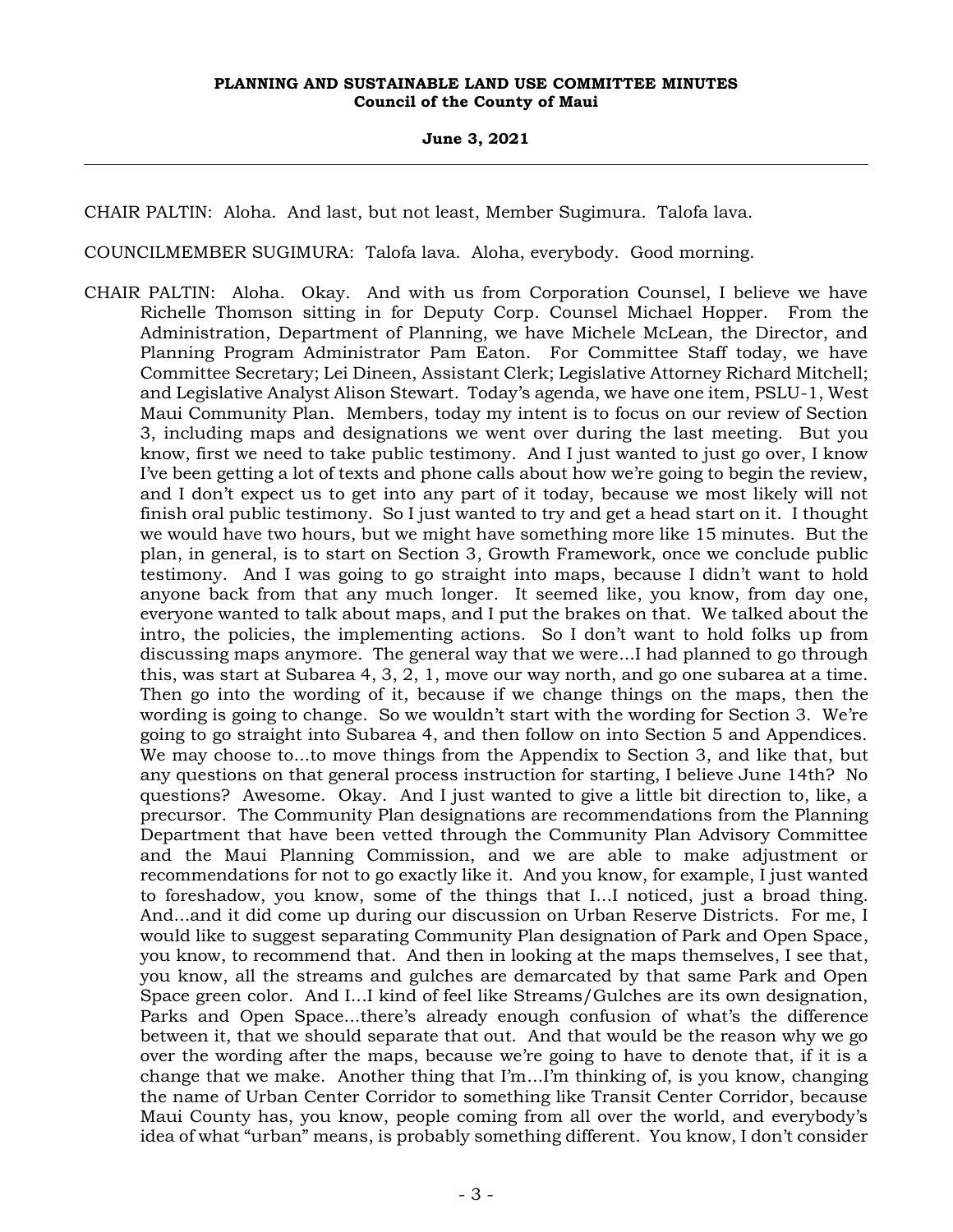**June 3, 2021**

any part of Lāhainā to be urban in the sense like how downtown Honolulu is, and I don't want us to grow to fit some person's definition of what urban is. So those are the types of things that I've been looking at, and just, you know, to give you folks an example of the things that can be looked at, and...and whatnot. So any questions on the process before we get started? My intention is to run until about 12, maybe 12:15. If...if we're in the middle of some really great testimony. If you testify today, that will count as your testimony on this agenda item. So it's one testimony, and then when we come back in Monday, the 14th, we will have already heard your testimony. So it's one testimony, not two. So let me read the spiel again. Information on online connectivity and related procedures can be found on the last page of the agenda. Testifiers wanting to provide video testimony should join the online meeting via the BlueJeans meeting link on today's agenda. Testifiers wanting to provide audio testimony should call 1-408-915-6290, enter meeting code 149341846 as listed on the agenda. Written testimony is also encouraged, and can be sent at any time using eComment@mauicounty.us/agendas. Oral testimony is limited to three minutes. If you are still testifying beyond that time, I will kindly ask you to complete your testimony. When your name is called, please unmute yourself by clicking the microphone icon, or if calling in by phone, press Star 4 to unmute yourself. Please state your name. Please also state if you're testifying on behalf of an organization or are a paid lobbyist. Staff is adding names of those who have joined the meeting to the testifiers list. The link to the list will be posted in the chat. Please be mindful that chat should only be used to indicate whether or not you would like to testify, and should not be used to provide testimony or engage in conversation. Please also be courteous to others by muting your microphone while waiting for your turn to testify. Once you are done testifying, or if you do not wish to testify, please disconnect from the meeting and continue to view the proceedings on *Akakū* Channel 53, Facebook Live, or on mauicounty.us. If you're on the meeting, you will be called to testify, up until we run out of time. Only Councilmembers, Staff, and designated resources will be connected to the online meeting. Once testimony concludes, all others will be disconnected from BlueJeans. Members, I'd like to proceed with oral testimony.

#### *. . . BEGIN PUBLIC TESTIMONY . . .*

- CHAIR PALTIN: And our first testifier would be Jon Kindred, followed by Faith Chase, then Will Spence, and Mr. Dick Mayer. Mr. Jonathan Kindred, we're ready for your testimony at this time.
- MR. KINDRED: Okay. Can you hear me?
- CHAIR PALTIN: We sure can.
- MR. KINDRED: Can you see me?
- CHAIR PALTIN: We cannot see you. There's a little...like a video right next to the microphone icon.
- MR. KINDRED: Yeah.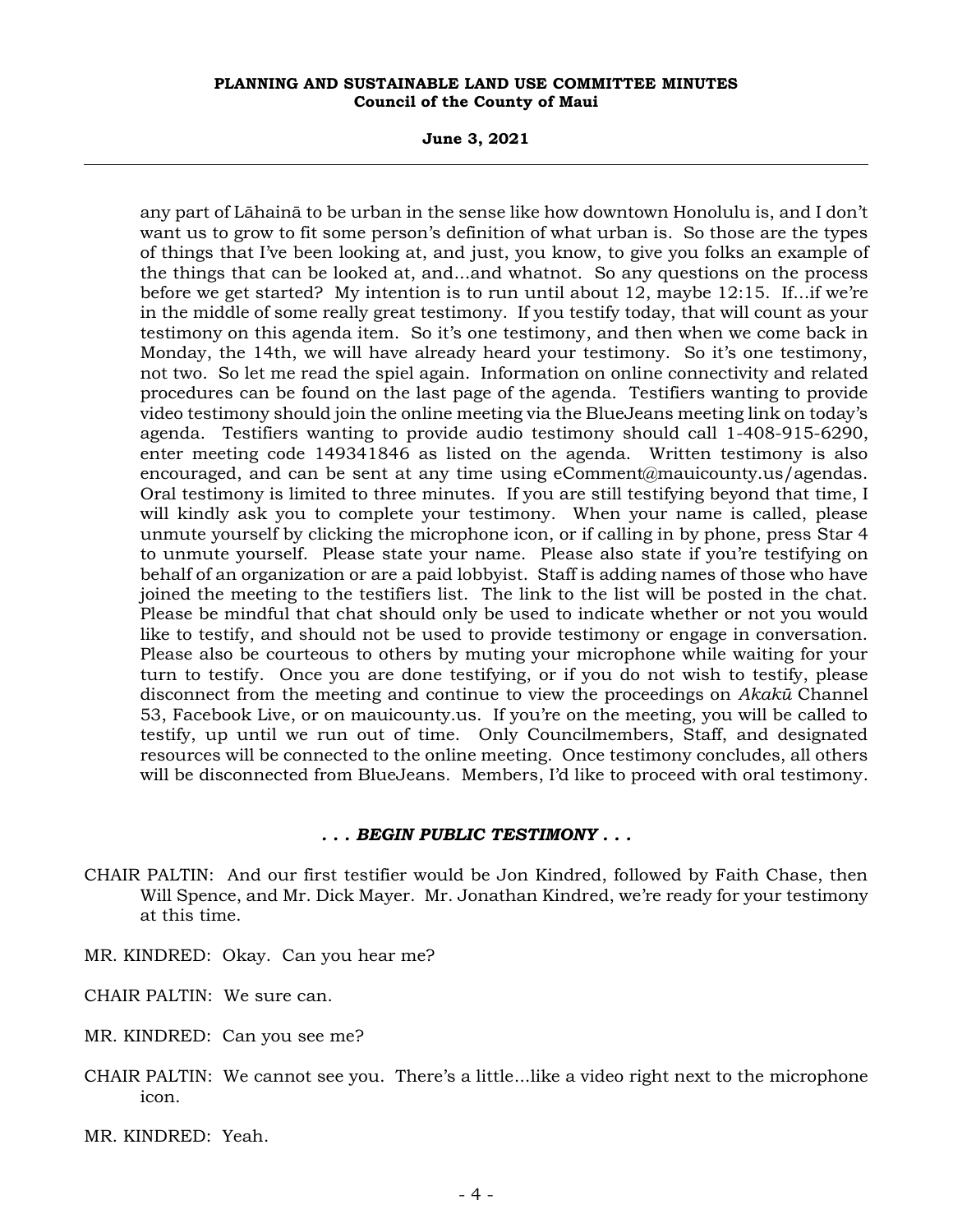**June 3, 2021**

CHAIR PALTIN: Check if --

MR. KINDRED: Oh, there we go. Okay. Should have it now, right?

CHAIR PALTIN: Yes.

MR. KINDRED: Okay. Thank you, Chair. Aloha. My name is Jon Kindred. I'm offering this testimony in my capacity as President of the Plantation Estates Lot Owners Association. We are a peaceful, residential community surrounding the world famous Plantation Golf Course at Kapalua Resort. Our owners care deeply about Maui County, and are engaged in numerous philanthropic and business activities, supporting a better Maui. Plantation Estates is seeking a rural residential land use designation. I've attended almost every CPAC and MPC meeting during their proceedings to review and update the Plan. Plantation Estates understands that the agriculture designation is designed to preserve and protect agricultural resources, per your discussion in your May 20 meeting. We support the policy theme of preserving and protecting agricultural resources, and note the many thousands of acres of undeveloped, fallow ag lands throughout our island. However, as a policy matter, we respectfully suggest that changing the designation of an already developed residential neighborhood, such as ours, is not inconsistent with preserving and protecting agricultural lands. Our neighborhood was developed in phases, beginning in 1990, before rural zoning was adopted in Maui County. We were originally developed to be a rural residential community, and that is what we are today. The rural residential definition in the Plan fits us precisely. The CPAC did not reach a conclusion on whether our neighborhood should be rural or agriculture. The CPAC voted three separate times on our neighborhood. Two motions to designate us agriculture failed to pass, as well as one to designate us rural residential, which demonstrates a clear spread of opinion on this matter in that forum. We were thankful that...when the Maui Planning Commission voted by an affirmative six to two majority to designate our neighborhood as rural residential in their September 9, 2020 meeting. The Commission did not make any other changes to agricultural lands in the rural growth boundaries, except for our neighborhood. The Commission carefully evaluated the facts that we are within the Kapalua Resort, we are an older and already developed neighborhood, and redesignating us to what we truly are would not create any adverse precedent for any other lands in the rural growth boundaries. Each part of our island community should be, and must be, evaluated on its own merits. We were subsequently astonished on January 21, 2021, when the Planning Department published a map, showing only half of our neighborhood as rural residential. We were further surprised when a representative of the Planning Department misled you about the action actually taken by the MPC. I've previously written to you about this mistake. We hope you will agree with the Planning Commission decision to designate the entirety of our neighborhood as rural residential *. . .(timer sounds). . .* for the reasons outlined in the written testimony we submitted for this meeting. We value and support the preservation of agricultural resources, but our neighborhood is not that. We will always allow agricultural activities which our owners may wish to pursue within our neighborhood, and that's perfectly consistent with a rural residential designation. Mahalo for your consideration and your service to our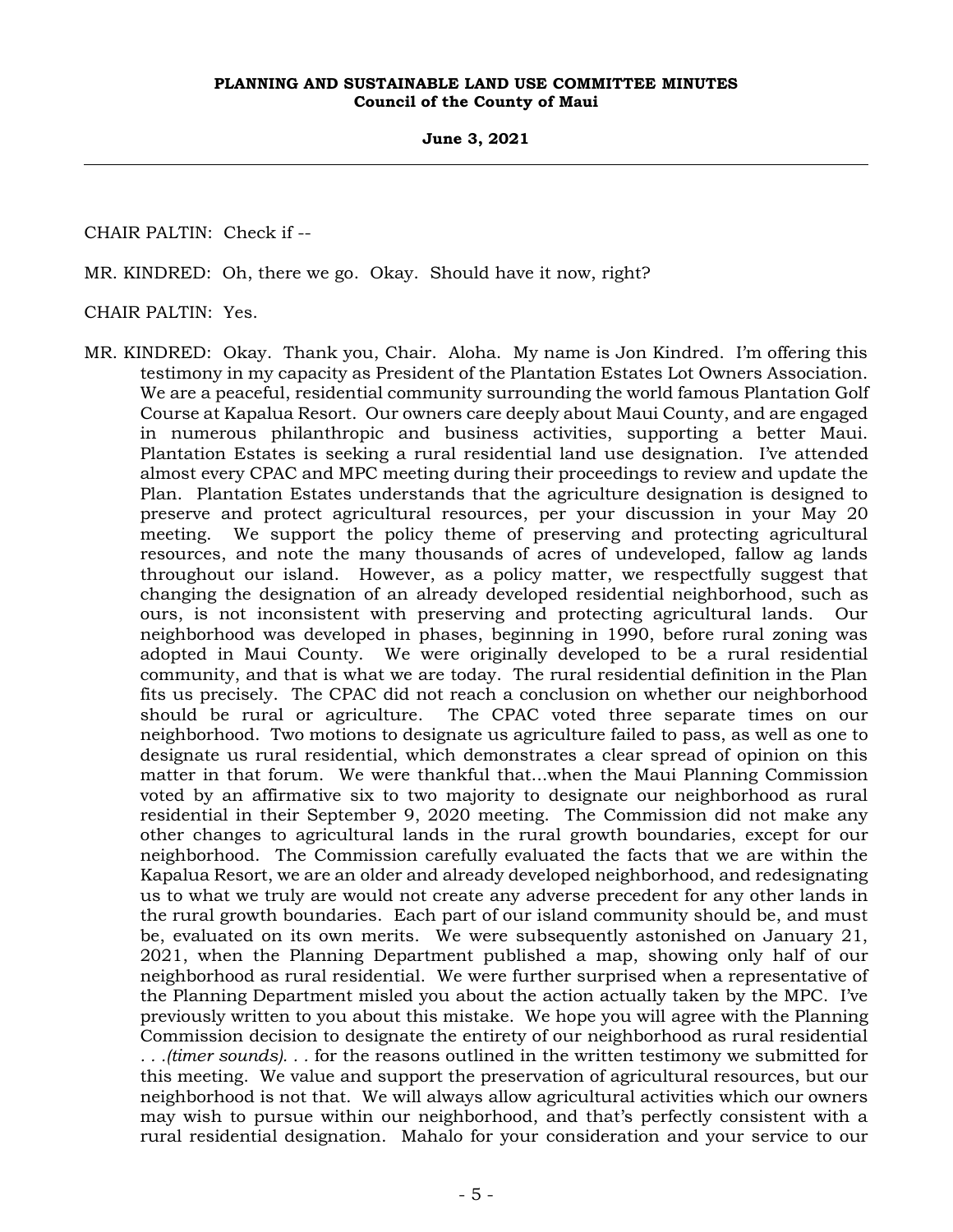#### **June 3, 2021**

County. Thank you.

- CHAIR PALTIN: Thank you, Mr. Kindred. Members, questions for the testifier? Member Sugimura.
- COUNCILMEMBER SUGIMURA: Thank you. So Plantation Estates...thank you very much, Mr. Kindred, for relentlessly appearing and testifying. I think you've been telling us your anguish for several meetings. But so you're saying, let us be clear, that Plantation Estates, which is part of Kapalua Resort and Kapalua Resort Association, that your designation, you want it to be rural residential, right?
- MR. KINDRED: That is correct.
- COUNCILMEMBER SUGIMURA: Consistently. Right. And then...and...and why was this change made? Do you know? I mean, why was...yeah, why are we here today, that you always have to come and testify, or what would you like us to remember?
- MR. KINDRED: Well, the rural residential designation, as I mentioned a moment ago, was adopted by the Maui Planning Commission. However, the map was not drawn in such a way that reflects the entirety of our neighborhood in rural residential, which was very surprising. We've laid out a number of reasons through the Planning Commission as to why it made sense to be rural residential, and they adopted that by a majority. The map being drawn in error, I think, is a...a big problem. It splits our neighborhood in half. We always presented our neighborhood as one neighborhood. We have one CC&Rs, we have one Homeowner Association. I, myself, live in one of the phases of the development that was not designated, not shown on the map, as rural residential. And our testimony consistently, throughout all of this process, has involved owners from throughout our neighborhood, all four phases. When the map came out that way, and I was surprised, I talked to the...the then Chair of the Maui Planning Commission, and he agreed with me, that they voted on the entirety of our neighborhood. And I was led to believe from that, that he had communicated that to Director McLean. So I continue to be surprised as to why the map has not been redrawn to reflect that the Planning Commission recommendation that the entirety of our neighborhood, should be rural residential. We are part, as you said, of Kapalua Resort, Kapalua Resort Association, which represents all of the owners within Kapalua Resort, have provided testimony throughout this process supporting our efforts. So we are hopeful that you all within the Council will look carefully and seek to get the map fixed to accurately reflect the Planning Commission recommendation, and then hopefully agree with the Planning Commission that we should be rural residential. It perfectly fit the description in the Plan, perfectly fits what we are. We're a large-lot residential community, some family farms, estates, and we actually have one commercial farm within our neighborhood as well. One...and that...the owner of that has provided testimony to you as well, supporting the rural residential land use designation.
- COUNCILMEMBER SUGIMURA: Thank you. So I'm going to make that amendment to hopefully correct this for your community. So thank you very much.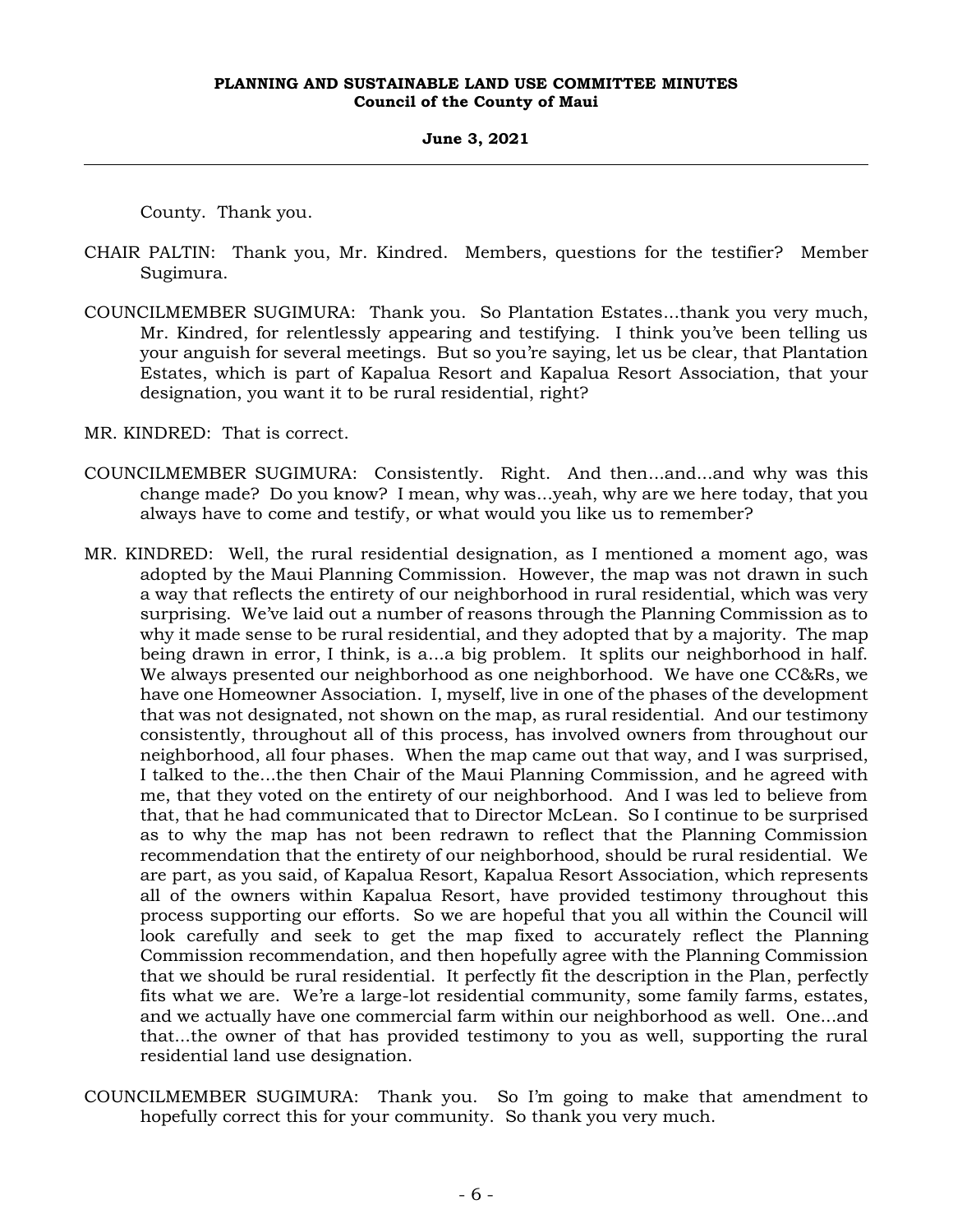#### **June 3, 2021**

MR. KINDRED: Thank you.

CHAIR PALTIN: Member King.

- VICE-CHAIR KING: Thank you, Chair. Thanks for being here, Mr. Kindred, and sharing your issues with us again. Are you...are you requesting...is the...the neighborhood that you're representing requesting rezoning? Or are you --
- MR. KINDRED: Not at this point in time.
- VICE-CHAIR KING: So you want your land use designation to be rural, but your zoning would still be agriculture?
- MR. KINDRED: Correct, it would be. So it's been our plan that we would ultimately seek a rezoning. Ninety-seven percent of our owners favor that in...in the polling net survey work that we've done. But we were advised, going back to the Maui Island Plan, which put us in the rural growth boundary, that we had to go step-by-step. First, the Island Plan rural growth boundary, then the Community Plan rural residential designation, then go to seek a rezoning. So it's a long process, and we understand that a rezoning effort will also be a public process, so any...anybody that objects to that, will certainly have an opportunity at that point in time to come provide testimony against us, if that's their desire.
- VICE-CHAIR KING: Okay. So the...but the...but so 97 percent of the area that you represent is willing to be rezoned rural, and then pay the higher property taxes as rural versus ag?
- MR. KINDRED: We're willing. Yes, we're...we...we've got 97 percent in favor of the rural residential designation.
- VICE-CHAIR KING: . . .*(inaudible)*. . . percentage. Thank you for sharing that.

MR. KINDRED: It's an overwhelming view within our neighborhood.

VICE-CHAIR KING: Thank you.

- CHAIR PALTIN: Members, further questions for the testifier? I did have one question. But Mr. Kindred, are you aware that in the process of creating the agricultural subdivision if public input was allowed during that process?
- MR. KINDRED: I do not know, because that was done by the developer of our...of our association, as far back as 1990. I mean, my personal view, Chair Paltin, is that you should change or enact ordinances to require public hearings for new agricultural subdivisions. But that doesn't seem to be that that's the case. So today we're here. We're just owner...we're just members of the community that live here. We don't...we were not involved in developing this property, that was Maui Land and Pineapple. That was 30-some years ago. And we, today, don't have any of our properties that are owned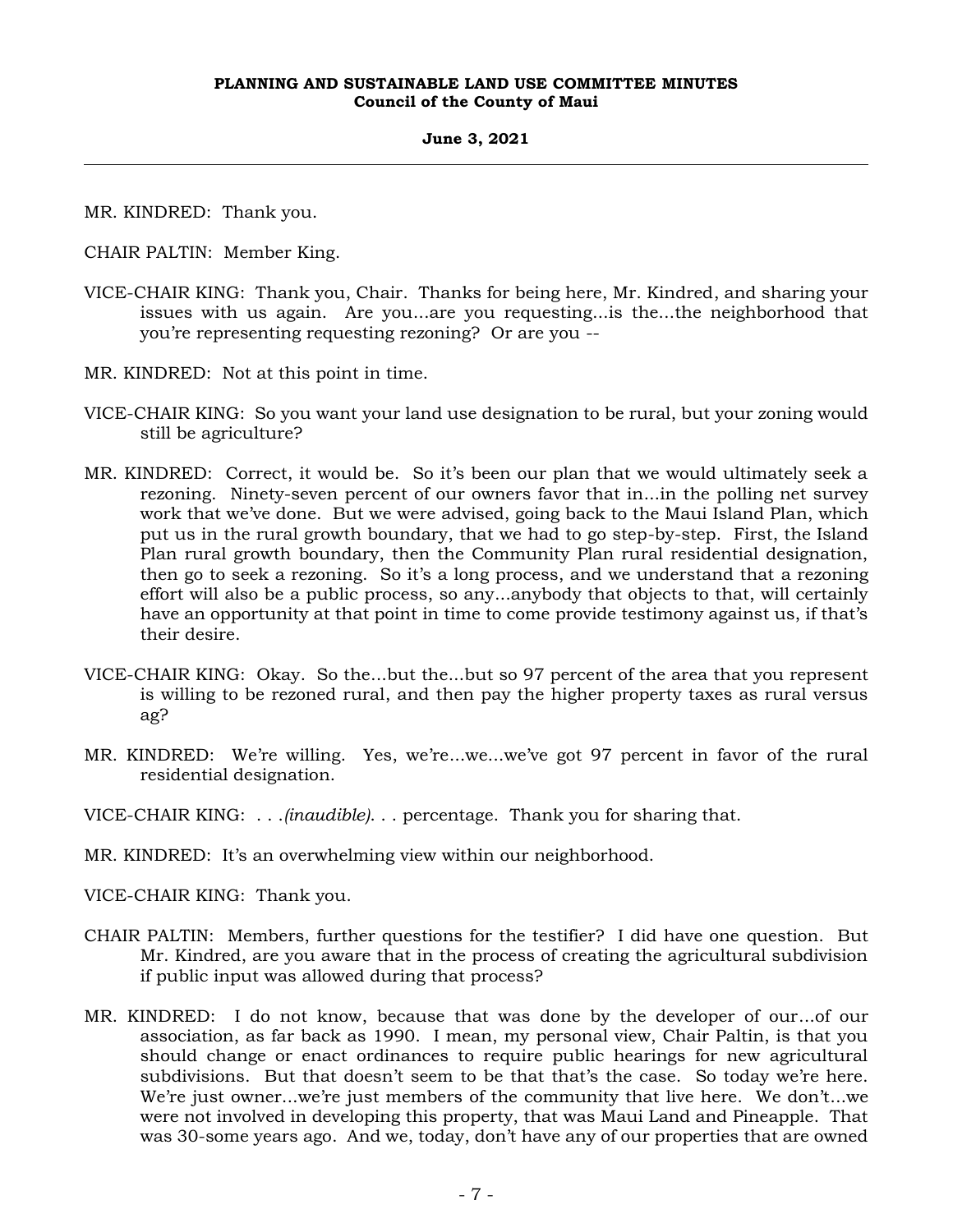#### **June 3, 2021**

by the original developer. We...so...I...I...I don't know that the answer to your question as to how...what the process was that...that...that transpired to...for the development of Plantation Estates. I've looked at the various subdivision agreements, but I don't know what the process beyond the Planning Department and County approvals were for it.

- CHAIR PALTIN: Thank you. Seeing no further questions, thank you for providing us with your testimony today, Mr. Kindred.
- MR. KINDRED: Mahalo for the opportunity.
- CHAIR PALTIN: Sure thing. Next up, we have Ms. Faith Chase, who will be followed by Will Spence. Ms. Chase, we're ready for your three minutes.
- MS. CHASE: E kala mai...I'm just listening. Thank you.
- CHAIR PALTIN: Okay. Thank you. Next up, we have Will Spence. Mr. Spence, we're ready for your three minutes.
- MR. SPENCE: Okay. Thank you, Madam Chair. Good morning, Members, and aloha. I'm here this morning at the request of Plantation Estates to give my viewpoints on the rural designation of their properties, but really, these are my viewpoints as a land use planner for...for over 30 years. I support the redesignation to rural for the entire subdivision, and this is why. First, if...in your document, if you compare the proposed definitions of rural and agriculture, they're very different. Agriculture calls to preserve agricultural resources, character, et cetera, and the photographs illustrating the definition shows rows of coffee, orchards, a vineyard, and crops. There's only one photo in those...in that definition that shows houses, and that is in the middle of the Kāʻanapali coffee farm. But in contrast, the rural designation specifically identifies residential as a primary use. It includes large-lot subdivisions, and it specifically names estate housing. If you look at the illustrated photos, all of them have homes in them. As applied to Plantation Estates, it's a whole heck of a lot closer to rural, as...than it is to agriculture. The...these are...what's in Plantation Estates are three...or excuse me, \$4 to \$8 million homes. A lot of them have infinity pools, and it's all centered around this world-class golf course. That, to me, is not agriculture, it's super-luxury estate housing. It's rural by the definition that's proposed in the plan, it is most definitely not agriculture. The...the second reason, you know, there's been a lot said about protecting agricultural resources, and I agree with those sentiments. I've heard the thoughts that somehow by calling these subdivisions as agriculture, that will somehow protect the resources. Personally, I think it does the opposite. Here, you have County documents, and it identifies these luxury estates as agriculture, and I don't think that's right. I think if it does anything, it may actually encourage this kind of land use in the future, because it...it says, this is acceptable to the County, and I don't think it should be acceptable to the County. If...that, in itself, to me, is rewarding that behavior. But if you start calling these things rural, recognizing them for what they are, then you have a basis for legislation, that when new landowners come in and they want to do this kind of land use, you have a basis. You can write legislation and say okay, this is a rural subdivision, it's not agriculture *. . .(timer sounds). . .* and you can require that it go through the change in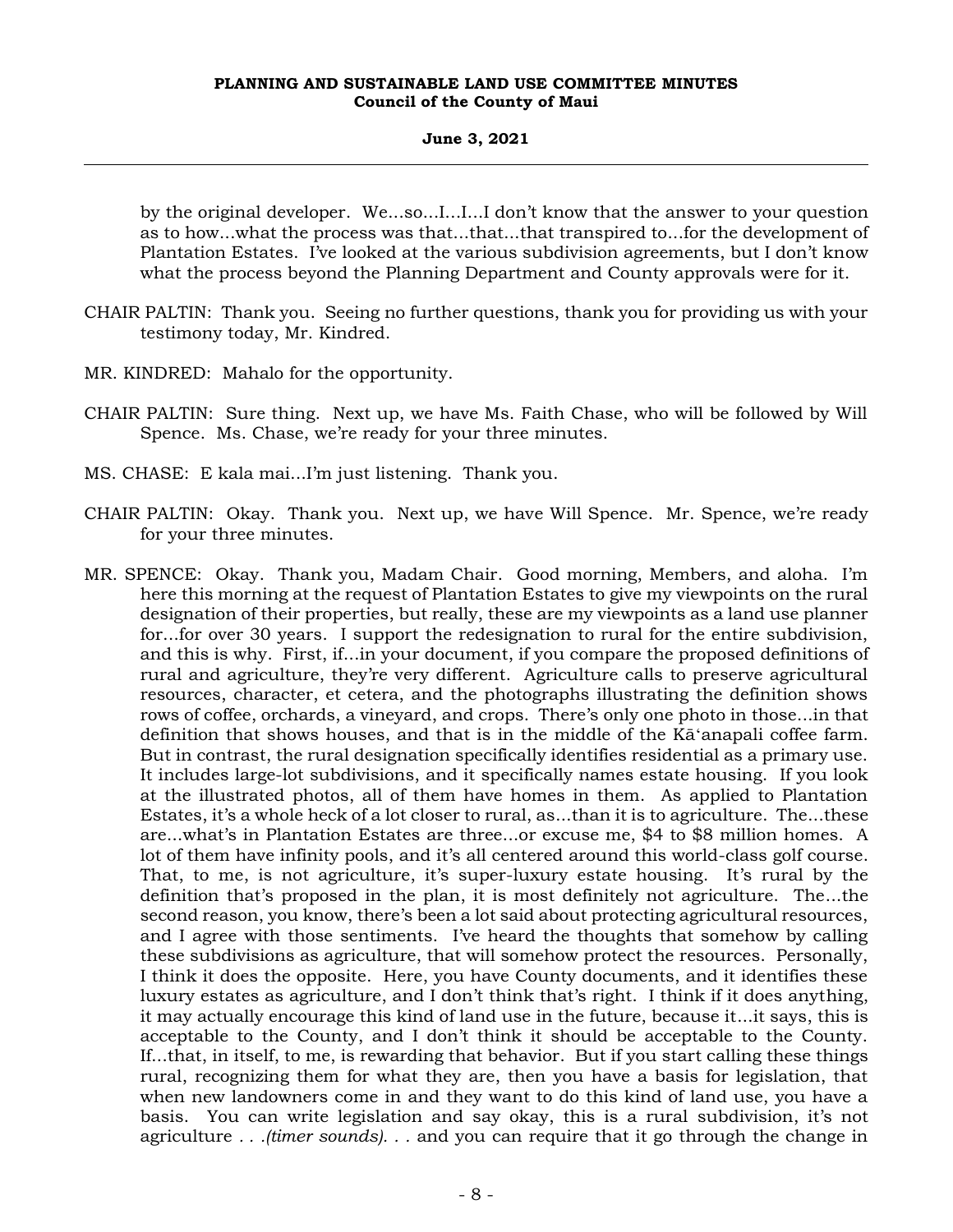#### **June 3, 2021**

zoning process, which of course is a public process. So Madam Chair, that's my testimony. I thank you for the opportunity.

- CHAIR PALTIN: Thank you, Mr. Spence. Members, any questions for the testifier? Seeing none, thank you for your testimony. I see the --
- MR. SPENCE: Mahalo.
- CHAIR PALTIN: Thank you. I see the time is 12:02, so I don't want to...I know I'm getting four days in a week and a half, about, so I don't want to overstep my boundaries here, and I don't want to go into you guys' lunch hour. So I'm willing to recess this meeting and readjourn [*sic*] it on June 14th, 2021, a Monday. Yes, Member Rawlins-Fernandez?
- COUNCILMEMBER RAWLINS-FERNANDEZ: Mahalo, Chair. I see one more person signed up to testify. I'm willing to stay for our last testifier.
- CHAIR PALTIN: Okay. Is everyone okay to stay? Yes? All right. Okay, Mr. Mayer, we're going to fit you in there.
- MR. MAYER: Okay. I do not want to get between you and dinner, or lunch. Very, very quickly. Two items. One is I would hope that the Appendix with all the land use designations could be put into Chapter 3 at the beginning, so the maps will be understandable. But more importantly, the maps themselves are unclear as to what the boundaries are for all of those colors on the map. If you look at it, you will see that there are various areas colored. Some of the areas, for example, have all the streets in them, others do not. So when there are no streets or anything else, you don't know...for example, the area you just looked at, Mauka...Kapalua Mauka, you'll see yellows and greens there, but you don't know which property is in which color without the boundaries. So I would urge you to please have the Department...they may have all those boundary lines, TMKs, et cetera, in their files, but unless it's part of the plan, you haven't approved it. So I would urge you to make that map very clear, and I'll keep it very short. Thank you.
- CHAIR PALTIN: Thank you, Mr. Mayer. Members, any questions for the testifier? Seeing no questions, I believe Mr. Mayer is the last testifier who has signed up. There's no...
- MR. MAYER: Bon appétit.
- CHAIR PALTIN: Huh?
- MR. MAYER: Bon appétit.
- CHAIR PALTIN: Oh. Well, if there's no…I'll make a last call for any public testifier, if there's anyone that would like to testify at this time. Seeing none, I'll close oral public testimony. It is able to...everyone is able to provide written testimony at any time throughout the entire proceedings. So you know, as we're talking in real time, you can sign up to mauicounty.us/agendas and provide eComment testimony as we go through the process. Yes, Member King?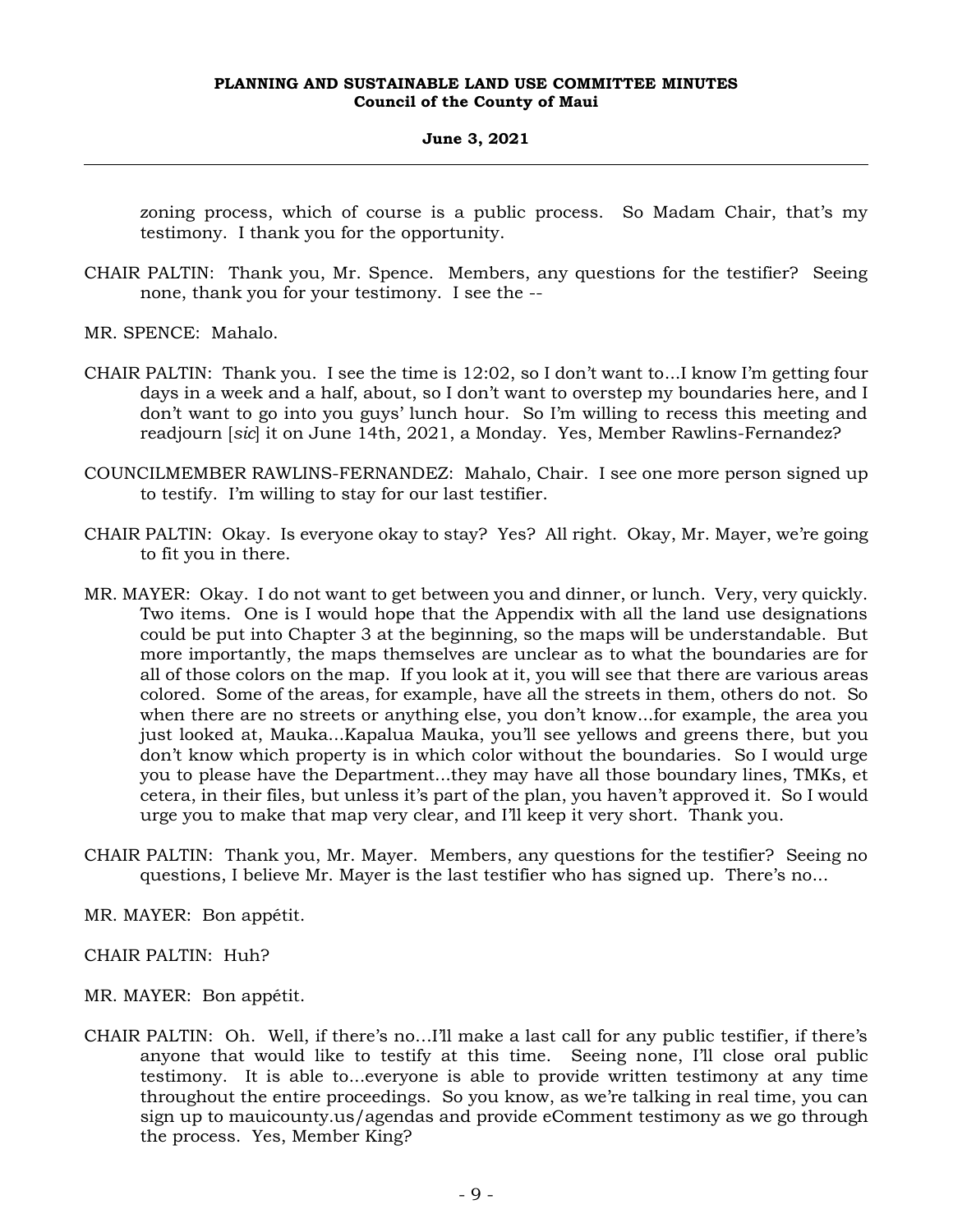**June 3, 2021**

### *. . . END OF PUBLIC TESTIMONY . . .*

- VICE-CHAIR KING: Chair, didn't you say that you'd be taking testimony on Monday, and then you were telling the people that testified today, they wouldn't be allowed to testify again on Monday? I thought we --
- CHAIR PALTIN: Yeah, if we had a...such a long list, but the list has been exhausted. So that's --
- VICE-CHAIR KING: Oh, so your intent was just to take the testimony today. If we had carryover, we would take it on Monday. But you're going to...oh, okay.

CHAIR PALTIN: Yeah.

- VICE-CHAIR KING: I understood that wrong.
- CHAIR PALTIN: But if there's nobody else signed up to testify, then you know, nobody else to testify.
- VICE-CHAIR KING: Okay. No, I just...I understood...I...I thought you were saying that if people wanted to testify on Monday, they could still testify, but they wouldn't be able to testify both times. So I didn't realize --
- CHAIR PALTIN: Yeah. That...that as well. People will still be allowed to testify on Monday through eComment.

VICE-CHAIR KING: Okay.

CHAIR PALTIN: But orally *(audio interference)* will be closed.

VICE-CHAIR KING: Ah. Oh, yeah. Okay. All right.

- CHAIR PALTIN: Because nobody else was on the list. And so the...this meeting will recess until 9:00 a.m. on June 14th. And then I wanted to give an opportunity to Member Rawlins-Fernandez to mention any announcement that she had about tomorrow's meeting.
- COUNCILMEMBER RAWLINS-FERNANDEZ: Mahalo, Chair. So tomorrow is our second and final reading of Budget. And in your survival kit, you received a Thing-1 and Thing-2, which you were instructed to not open until instructed to. And tomorrow will be the day, so if you could please put your Thing-1 and -2 into your refrigerator in preparation for tomorrow. And then you'll receive further instructions tomorrow.
- CHAIR PALTIN: Okay. So my Thing-1 and Thing-2 are at my house in the refrigerator. Should I bring them tomorrow to the office and put it in our office refrigerator?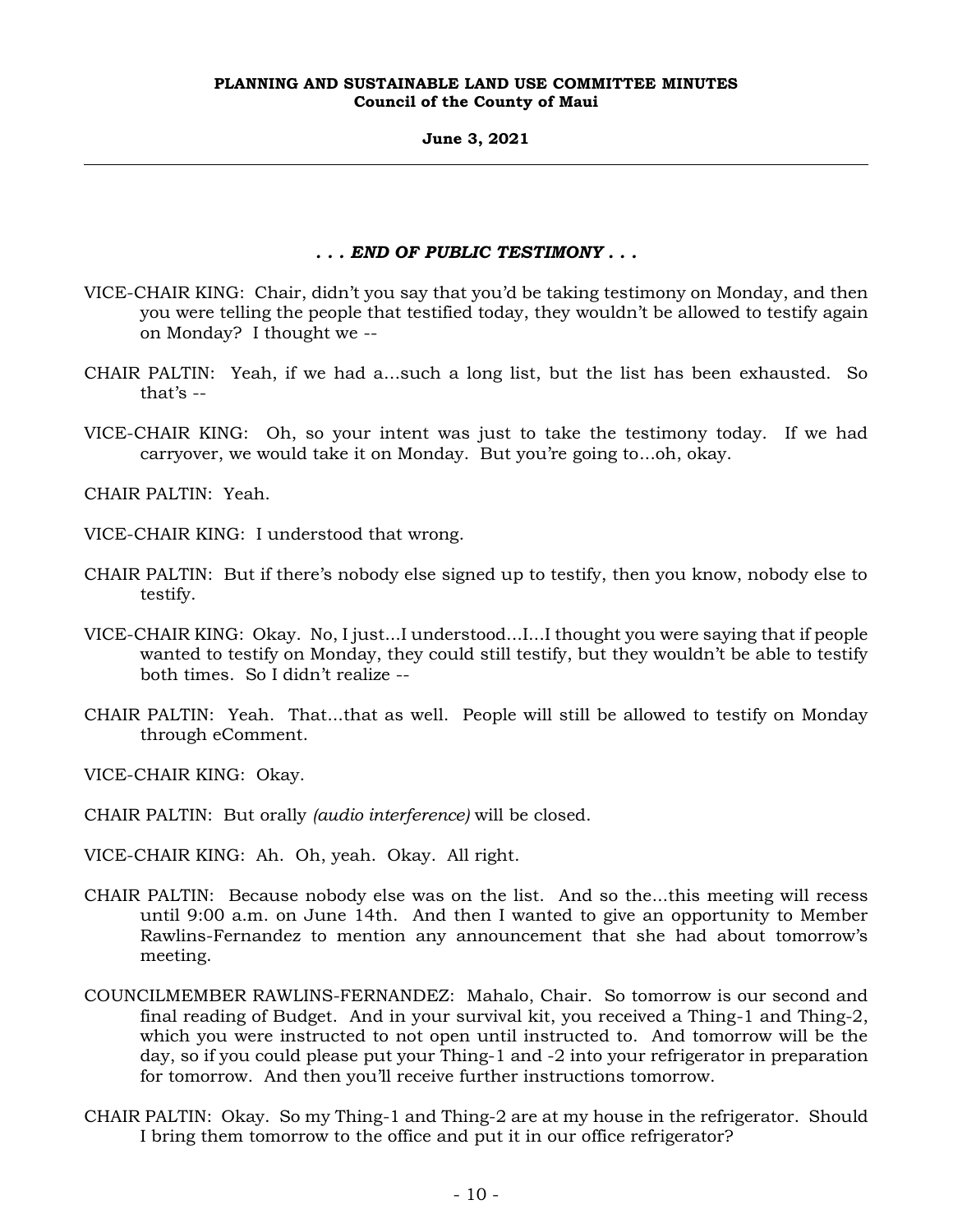**June 3, 2021**

COUNCILMEMBER RAWLINS-FERNANDEZ: Yes. Wherever you'll be.

- CHAIR PALTIN: Okay. All right. So any...that's been clarified, and hopefully we all remember to do that. Member Sugimura. Oh, lost her. Okay. So this meeting...this meeting will be recessed until 9:00 a.m., June 14th. This meeting --
- COUNCILMEMBER SUGIMURA: Sorry, I pressed the wrong...don't...don't recess yet. Or don't adjourn or recess. So I have a question from the community. I got a text message, saying that based upon what you said when you...before you took the public testimony of four people or three people, that...that they could testify on June 14th, so they did not sign up, I guess, to testify, and they were thinking they could testify later.

CHAIR PALTIN: Yes. *(audio interference)*

- COUNCILMEMBER SUGIMURA: So same question that Kelly King had. It was interpreted in the...by, you know, the community, that they could come and testify later. But you're closing all testimony for the next meeting?
- CHAIR PALTIN: They...they sure can testify via eComment, but we exhausted the list, and I made a last call, and so oral testimony is closed. But yes, please send in written testimony. You can email all the Members, you can send in eComment. But --

COUNCILMEMBER SUGIMURA: Ah. Okay.

- CHAIR PALTIN: -- you know, we went through the list. Member Rawlins-Fernandez.
- COUNCILMEMBER RAWLINS-FERNANDEZ: Mahalo, Chair. What I heard you say was, we're going to try to get through as much testimony as we can today, and if we needed to, we could also take testimony on Monday. And so that...that's what I heard you say.
- CHAIR PALTIN: Yeah. So I mean, we exhausted the list, and at the time when I said any further testifiers, that would have been the time. And then, you know, I didn't want to go too much into Members' lunch break. So then the intention was to recess the meeting and take oral testimony. But if we exhausted the list and nobody stepped forward at the time when I said further testimony, that's generally how it works. But people, please do feel free to provide testimony via eComment. I know I...I look at it and read it all, and...and we can have, you know, clarifications. So at this time, this meeting is in recess at 12:10 p.m., June 3rd, 2021, and we will continue on June 14th at 9:00 a.m., starting with Maps, Subarea 4. Thank you. . . .*(gavel)*. . .

**RECESS:** 12:10 p.m.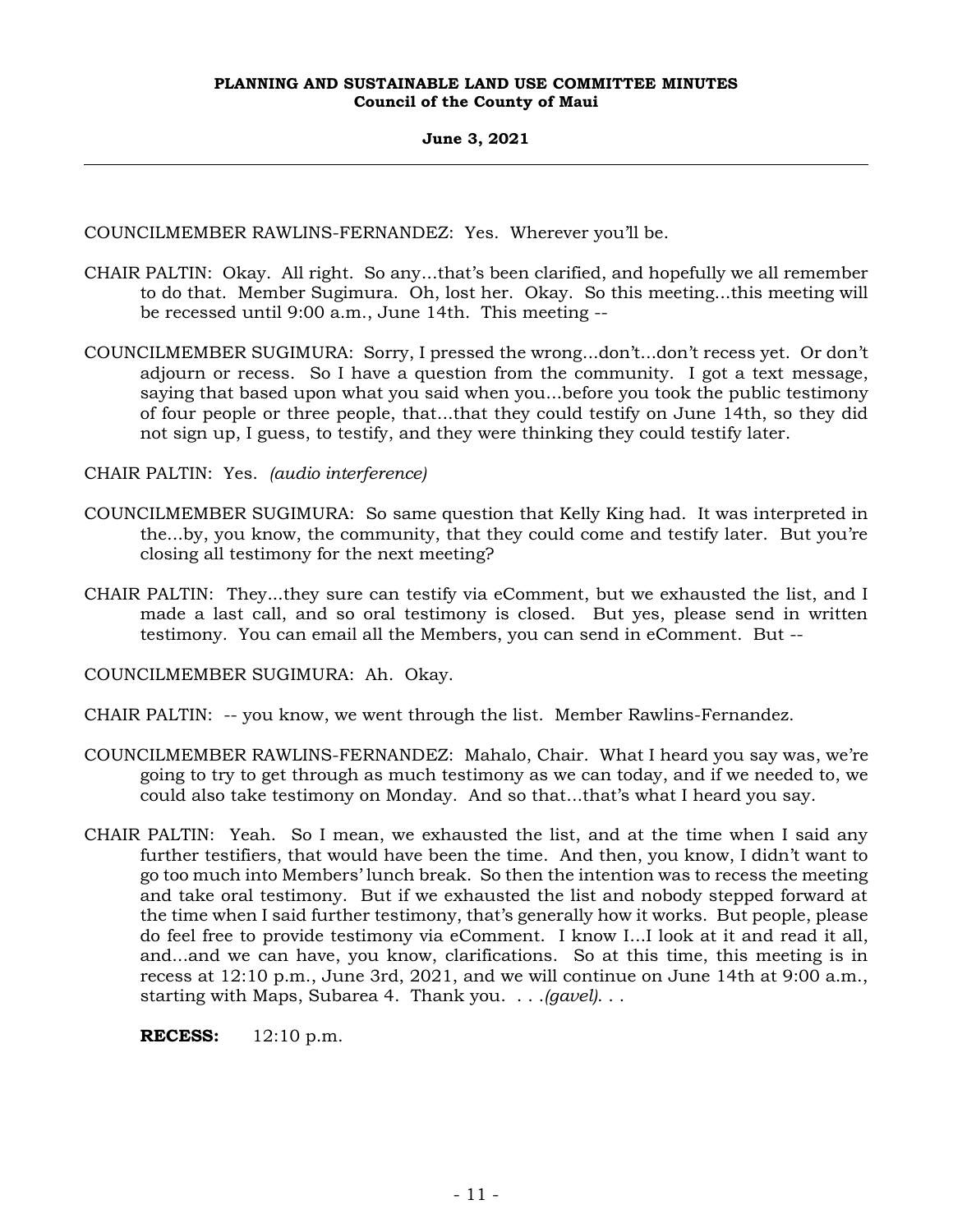**June 3, 2021**

APPROVED:

Jammand M. Paltin

TAMARA PALTIN, Chair Planning and Sustainable Land Use Committee

pslu:min:210603\_930am Transcribed by: Kaliko Reed